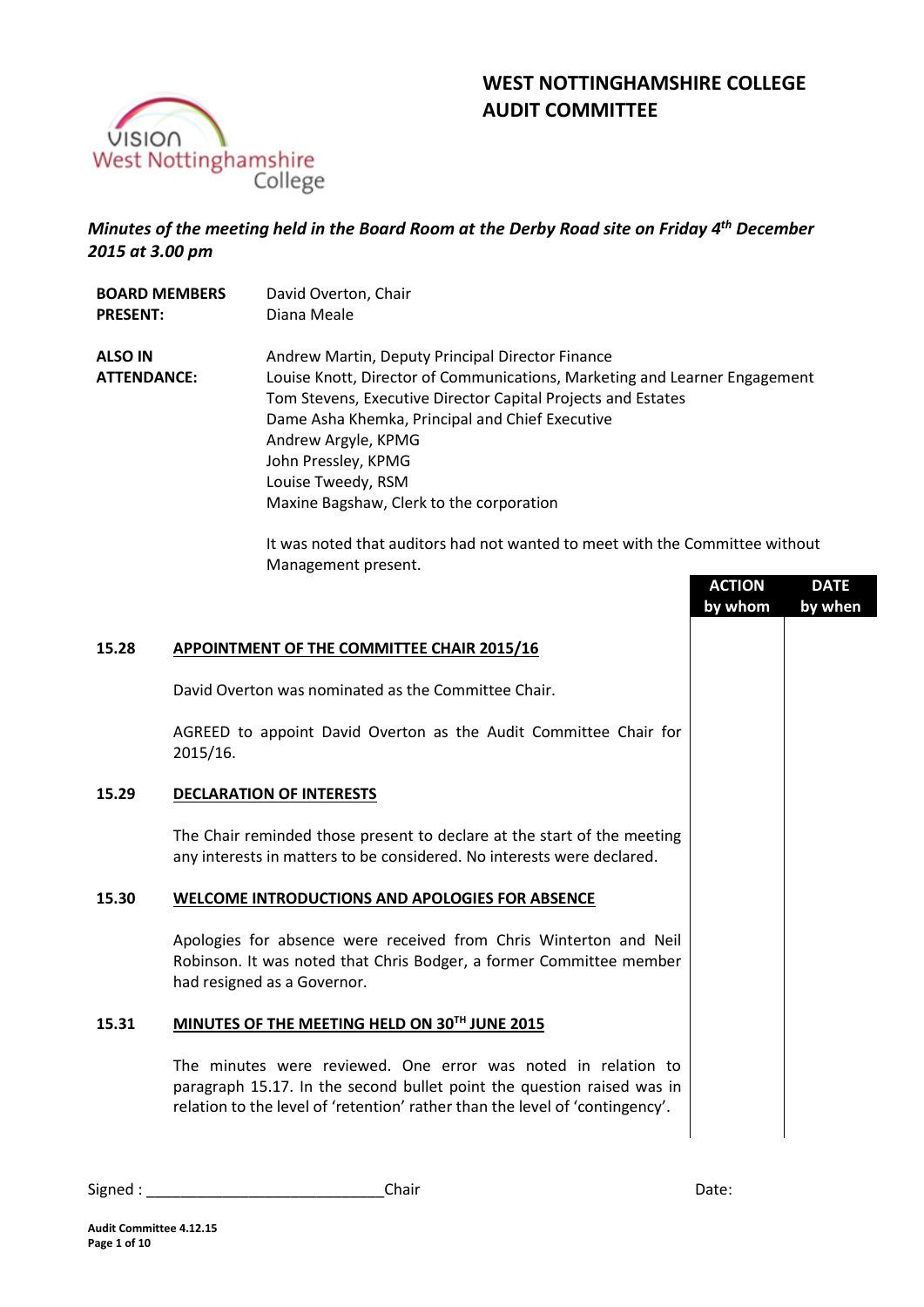The Clerk confirmed that she would amend the minutes as requested. Subject to this minor change it was agreed that the minutes were an accurate record of discussions.

AGREED: to approve the minutes of the meeting held on 30<sup>th</sup> June 2015.

## **15.32 MATTERS ARISING AND ACTION PROGRESS REPORT**

Members reviewed the action table and noted the update. In relation to item 3 it was confirmed that this is due to be completed by the end of the 15/16 financial year and is included within the 15/16 capital budget. In relation to item 4 members were advised that retentions accrued are included within the accounts. The Executive Director capital projects is just finalising the sums with contractors. Assurance was given that all outstanding amounts are provided for within the accounts and these are relatively small amounts.

AGREED: to note the update provided.

## **15.33 INTERNAL AUDIT**

## 1) 2014/15 ESF CONTRACT COMPLIANCE – REVISED FINAL REPORT

Baker Tilly/now RSM presented this report and confirmed that this was the final report for the 14/15 academic year. It was explained that over the summer the audit team had reviewed the sample size involved in the audit. As a consequence, the numbers have changed but the recommendations and actions remain the same as in the previous version.

Members' attention was drawn to section 1.2 which gives the overall conclusion, this is that 'taking account of the issues identified the Board can take reasonable assurance that the controls upon which the organisation relies to manage this risk are suitably designed, consistently applied and effective. The College will be aware from across the sector that not having evidence that precisely meets the deliverables and contractual requirements and which is fully compliant in all cases can put the College at risk of clawback in the event of a European Union audit. Auditors have identified issues that, if not addressed, increase the likelihood of the risk materialising'

In terms of the updated work it was acknowledged that some documents were missing from the sample size. This has had an impact upon the number of matters identified which have reduced, however there is still a funding risk.

Signed : \_\_\_\_\_\_\_\_\_\_\_\_\_\_\_\_\_\_\_\_\_\_\_\_\_\_\_\_Chair Date: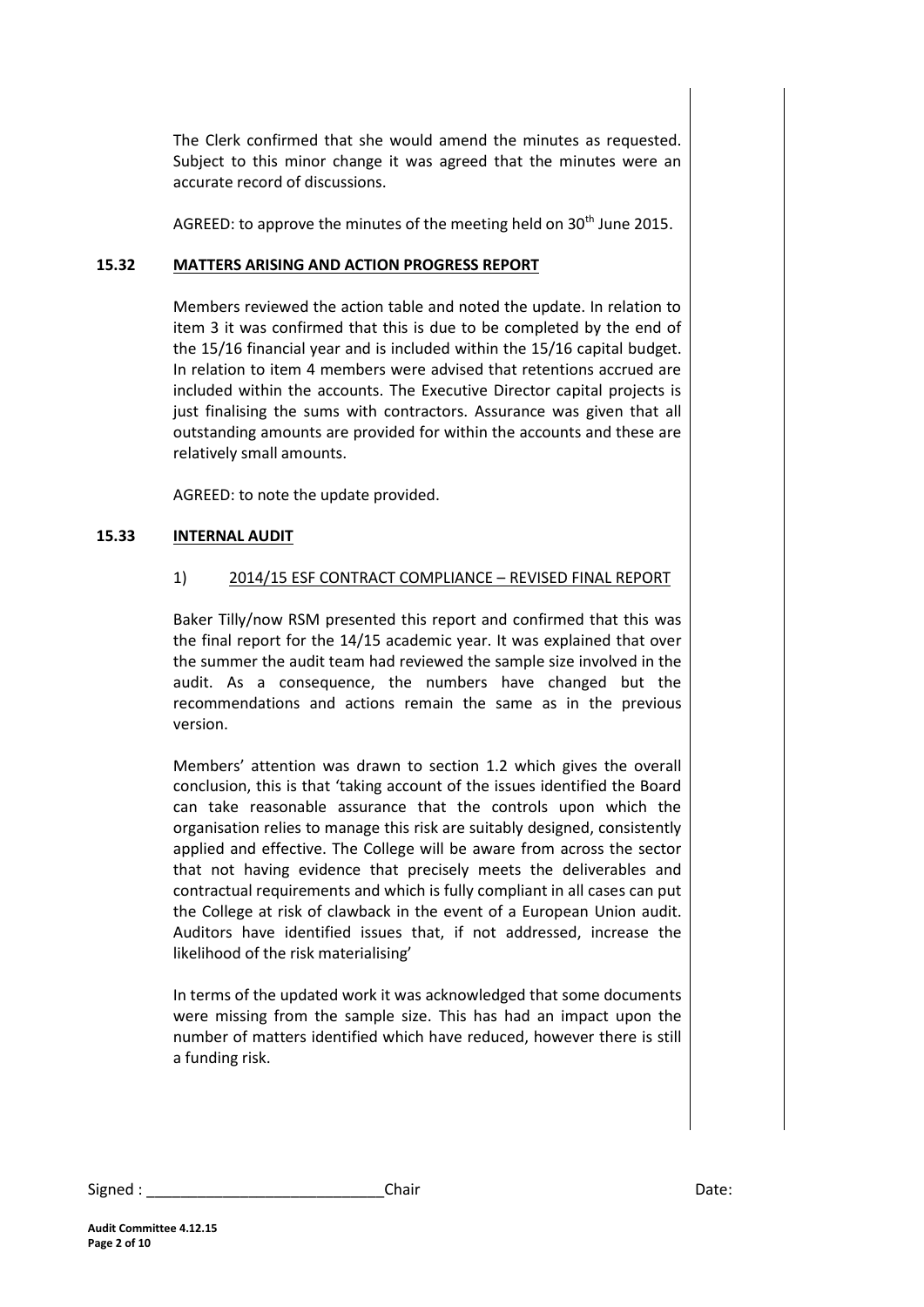| The College management team provided assurance that actions<br>identified have been implemented. It was acknowledged that ESF is such<br>a significant programme that there will always be some risks, however<br>the College is as confident as it can be in terms of compliance. The<br>Director of Finance informed the Committee that the College would be<br>subject to a workforce development audit in December and ESF contract<br>compliance will be a particular area that they review. This is significant<br>provision, circa £10million for the College. Assurance was given that<br>actions identified in the report have been completed. The audit work is<br>part of European Commission activity. It was confirmed that a copy of<br>this audit report would be provided to the Committee as soon as it is<br>available. | Director<br>Finance         | 11/02/16 |
|-------------------------------------------------------------------------------------------------------------------------------------------------------------------------------------------------------------------------------------------------------------------------------------------------------------------------------------------------------------------------------------------------------------------------------------------------------------------------------------------------------------------------------------------------------------------------------------------------------------------------------------------------------------------------------------------------------------------------------------------------------------------------------------------------------------------------------------------|-----------------------------|----------|
| AGREED: to note the content of the report provided.                                                                                                                                                                                                                                                                                                                                                                                                                                                                                                                                                                                                                                                                                                                                                                                       |                             |          |
| $\overline{2}$<br>ANNUAL REPORT 2014/15                                                                                                                                                                                                                                                                                                                                                                                                                                                                                                                                                                                                                                                                                                                                                                                                   |                             |          |
| Internal auditors introduced their report and drew members' attention<br>to a number of items:                                                                                                                                                                                                                                                                                                                                                                                                                                                                                                                                                                                                                                                                                                                                            |                             |          |
| Page 39 - this is the key opinion which indicates that for the 12<br>months ended 31 <sup>st</sup> July 2015, based upon the work that they<br>have undertaken it is their opinion the College has adequate and<br>effective governance, risk management and control processes to<br>manage the achievement of its objectives.<br>Page 42 provides a summary of the outcome of individual<br>reports. All arrows are to the right of centre which is a positive<br>position to be in.                                                                                                                                                                                                                                                                                                                                                     |                             |          |
| AGREED: to note the content of the annual report provided for 2014/15.                                                                                                                                                                                                                                                                                                                                                                                                                                                                                                                                                                                                                                                                                                                                                                    |                             |          |
| 3)<br>INTERNAL AUDIT BENCHMARKING REPORT FOR 2014/15                                                                                                                                                                                                                                                                                                                                                                                                                                                                                                                                                                                                                                                                                                                                                                                      |                             |          |
| The Committee were advised that the benchmarking report would be<br>provided to the next meeting as there is still some outstanding<br>information awaited.                                                                                                                                                                                                                                                                                                                                                                                                                                                                                                                                                                                                                                                                               |                             |          |
| AGREED: to defer consideration of this item to the next meeting.                                                                                                                                                                                                                                                                                                                                                                                                                                                                                                                                                                                                                                                                                                                                                                          | Internal<br><b>Auditors</b> | 11/02/16 |
| INTERNAL AUDIT PROGRESS REPORT<br>4)                                                                                                                                                                                                                                                                                                                                                                                                                                                                                                                                                                                                                                                                                                                                                                                                      |                             |          |
| Internal auditors introduced this item and confirmed that work was<br>progressing as planned. The onsite activity scheduled for 23rd - 27 <sup>th</sup><br>November 2015 has been completed and these reports will be presented<br>to the next meeting. In addition to this the scheduled site work for $4th$ –<br>8 <sup>th</sup> January will also be available for the next meeting.                                                                                                                                                                                                                                                                                                                                                                                                                                                   |                             |          |
| Page 49 includes detail of recent client briefings.                                                                                                                                                                                                                                                                                                                                                                                                                                                                                                                                                                                                                                                                                                                                                                                       |                             |          |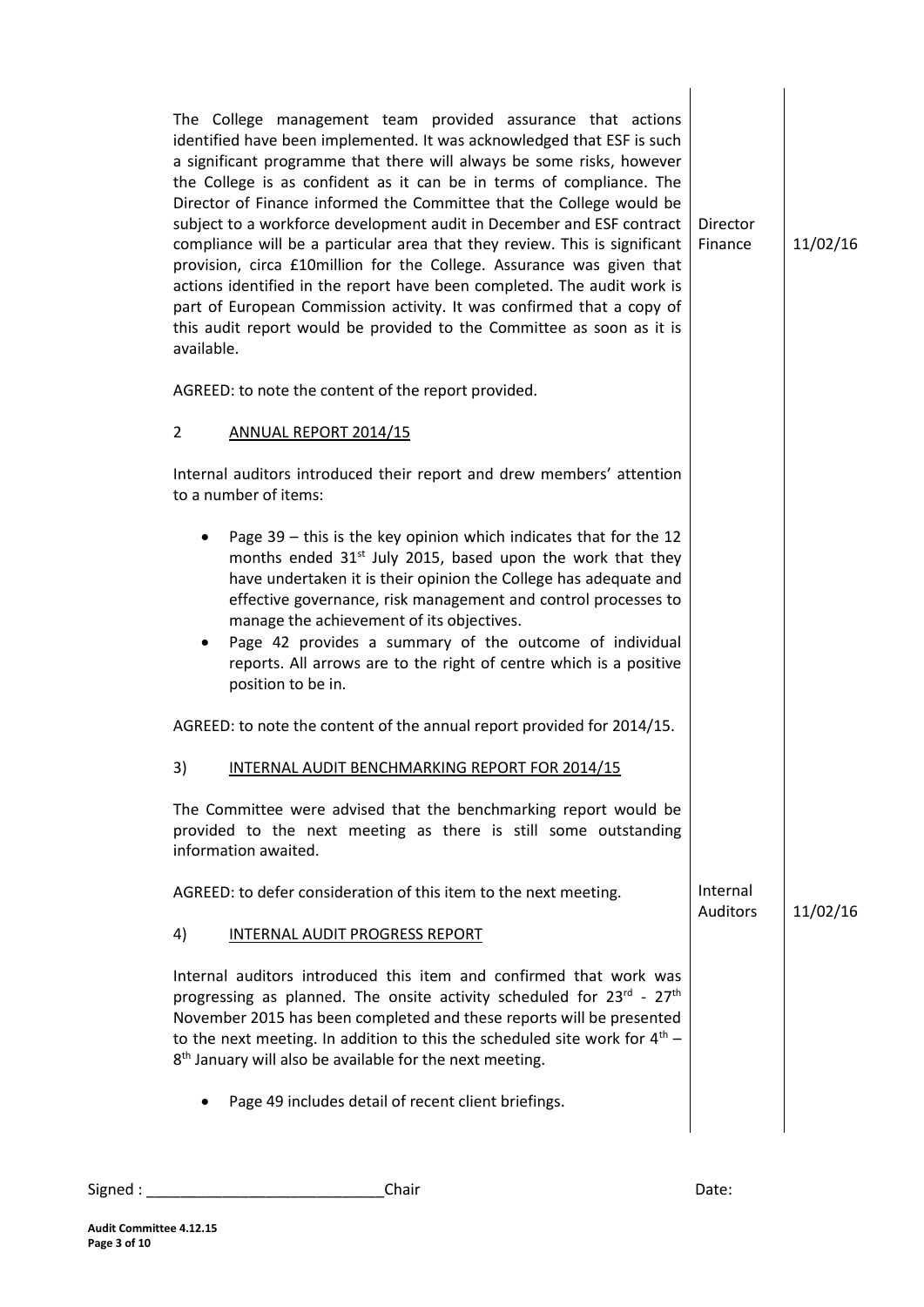- Page 52 is a reminder of the Committees responsibilities regarding its opinion to the Board and the assurance it provides.
- Page 55 provides some detail on area review information available.

It was noted that the College is expected to be in the last wave of area reviews which will be on or around November 2016.

AGREED: to note the update provided.

#### **15.34 COMPOSITE COLLEGE RECOMMENDATIONS REPORT 2014/15**

The Director of Finance introduced this item and confirmed that so far as the 2013/14 recommendations made there are 2 low actions that are outstanding and are being implemented. In relation to the 14/15 actions identified there are 7 recommendations outstanding, none of which are RAG rated as high priority.

Members reviewed the progress table in detail and a number of matters were considered:

- Page  $61$  the Committee questioned whether the fact that this item was still outstanding was because of a staffing issue. The Director of Finance provided assurance that appropriate staff are in place, however it is a significant task to undertake an annual reconciliation. The College is looking at developing a monthly reconciliation process to make it more manageable. It was explained that this is quite a complex process and therefore requires the right staff skills and experience.
- Page 63 it was confirmed that a new business development strategy is being prepared and that this will need to go to the Executive first before presentation to the Board. It was acknowledged that this will involve fundamental changes and as a consequence will need to be reported and decided upon directly at Board level.
- It was recorded that the second item on page 63 is now complete.
- Page 64 it was noted that the second item has a completion date 'by December 2015'. It was confirmed that a report/update on this would be provided at the next meeting as part of the composite report.

AGREED: to note the update provided.

#### **15.35 2014/15 FINANCIAL STATEMENTS AUDIT MANAGEMENT LETTER**

KPMG presented this report and confirmed that it is their formal report for the year.

| Signed | Chair | า∽+∠<br>Dale. |
|--------|-------|---------------|
|--------|-------|---------------|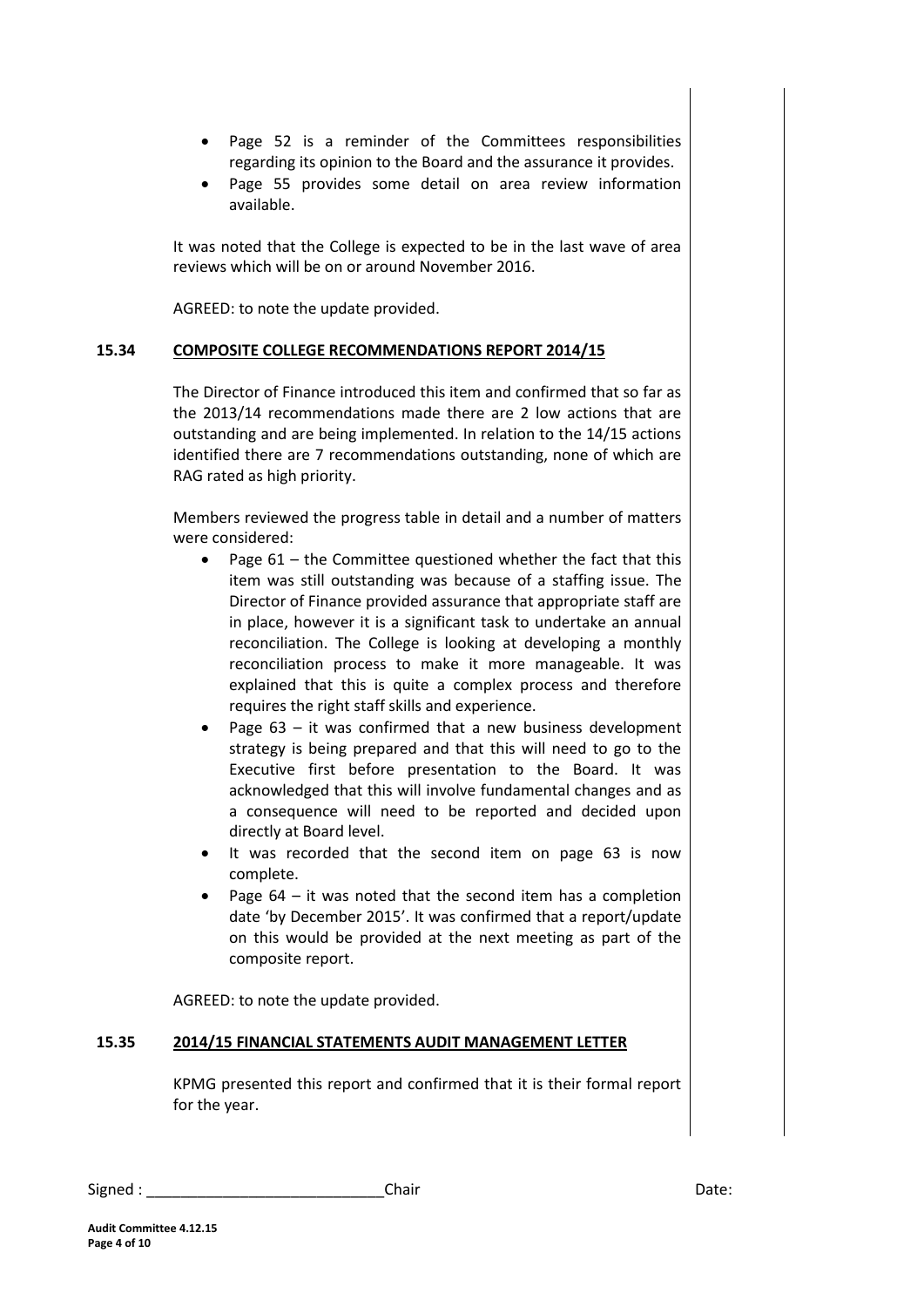|       | As anticipated, the 14/15 audit has been much more straight forward,<br>given that the prior year complexities of VWS have been removed. It was<br>pleasing to note that it was a relatively smooth audit, key matters<br>brought to members attention were:                                                                                                                                                                                                                                                                                                                                                                                                                                                                                                                                                                                                                                                                                                                                                                                                                                                                           |                     |                  |
|-------|----------------------------------------------------------------------------------------------------------------------------------------------------------------------------------------------------------------------------------------------------------------------------------------------------------------------------------------------------------------------------------------------------------------------------------------------------------------------------------------------------------------------------------------------------------------------------------------------------------------------------------------------------------------------------------------------------------------------------------------------------------------------------------------------------------------------------------------------------------------------------------------------------------------------------------------------------------------------------------------------------------------------------------------------------------------------------------------------------------------------------------------|---------------------|------------------|
|       | Page 2 - this is the standard format of the report.<br>٠<br>Page 3 details minor points that are outstanding. It was noted<br>٠<br>that the £942k figure is before some audit adjustments made.<br>The final position is a consolidated historical surplus for the year<br>of £1.219 million. It was confirmed that a copy of this final report<br>would be presented to the Board at its meeting in December.<br>Page $4$ – this summarises a couple of audit differences but there<br>٠<br>is nothing significant to report.<br>Page 5 confirms that auditors have also completed audits in<br>٠<br>relation to subsidiary companies. This page also confirms<br>auditors independence<br>Page 6 summarises significant risks identified.<br>٠<br>Page $7 - a$ lot of work has been undertaken regarding the<br>٠<br>College's asset base and there are no issues identified.<br>Page 8 - auditors have looked at key matters including VWS and<br>٠<br>pensions. In relation to the latter, auditors feel that some of the<br>assumptions made are prudent however they are within the<br>range of tolerance felt to be acceptable. | Director<br>Finance | December<br>2015 |
|       | Auditors have looked at the College's forecast for 2015/16 and feel that<br>given the outcome of the recent comprehensive spending review some<br>of the assumptions are prudent which is a positive position to be in.                                                                                                                                                                                                                                                                                                                                                                                                                                                                                                                                                                                                                                                                                                                                                                                                                                                                                                                |                     |                  |
|       | Page 11 identifies some low risk recommendations.<br>Page 13 provides detail of an audit difference. It was explained<br>that this was a cut off date issue relating to a national citizenship<br>contract. Agreement was reached regarding which data in terms<br>of income and costs needed to sit within the 14/15 academic<br>year and which within the 15/16 academic year.<br>Page 14 provides a summary of the financial numbers.<br>٠                                                                                                                                                                                                                                                                                                                                                                                                                                                                                                                                                                                                                                                                                          |                     |                  |
|       | All agreed that the report provided was self-explanatory and a positive<br>position.                                                                                                                                                                                                                                                                                                                                                                                                                                                                                                                                                                                                                                                                                                                                                                                                                                                                                                                                                                                                                                                   |                     |                  |
|       | AGREED: to note the content of the 2014/15 financial statements audit<br>management letter.                                                                                                                                                                                                                                                                                                                                                                                                                                                                                                                                                                                                                                                                                                                                                                                                                                                                                                                                                                                                                                            |                     |                  |
| 15.36 | 2014/15<br><b>MEMBERS</b><br><b>DRAFT</b><br><b>REPORT</b><br><b>AND</b><br><b>DRAFT</b><br><b>FINANCIAL</b><br><b>STATEMENTS</b>                                                                                                                                                                                                                                                                                                                                                                                                                                                                                                                                                                                                                                                                                                                                                                                                                                                                                                                                                                                                      |                     |                  |
|       | The Director of Finance introduced this item and confirmed that the<br>consolidated financial statements follow a standard format. Key matters<br>brought to members attention:                                                                                                                                                                                                                                                                                                                                                                                                                                                                                                                                                                                                                                                                                                                                                                                                                                                                                                                                                        |                     |                  |

Signed : \_\_\_\_\_\_\_\_\_\_\_\_\_\_\_\_\_\_\_\_\_\_\_\_\_\_\_\_Chair Date: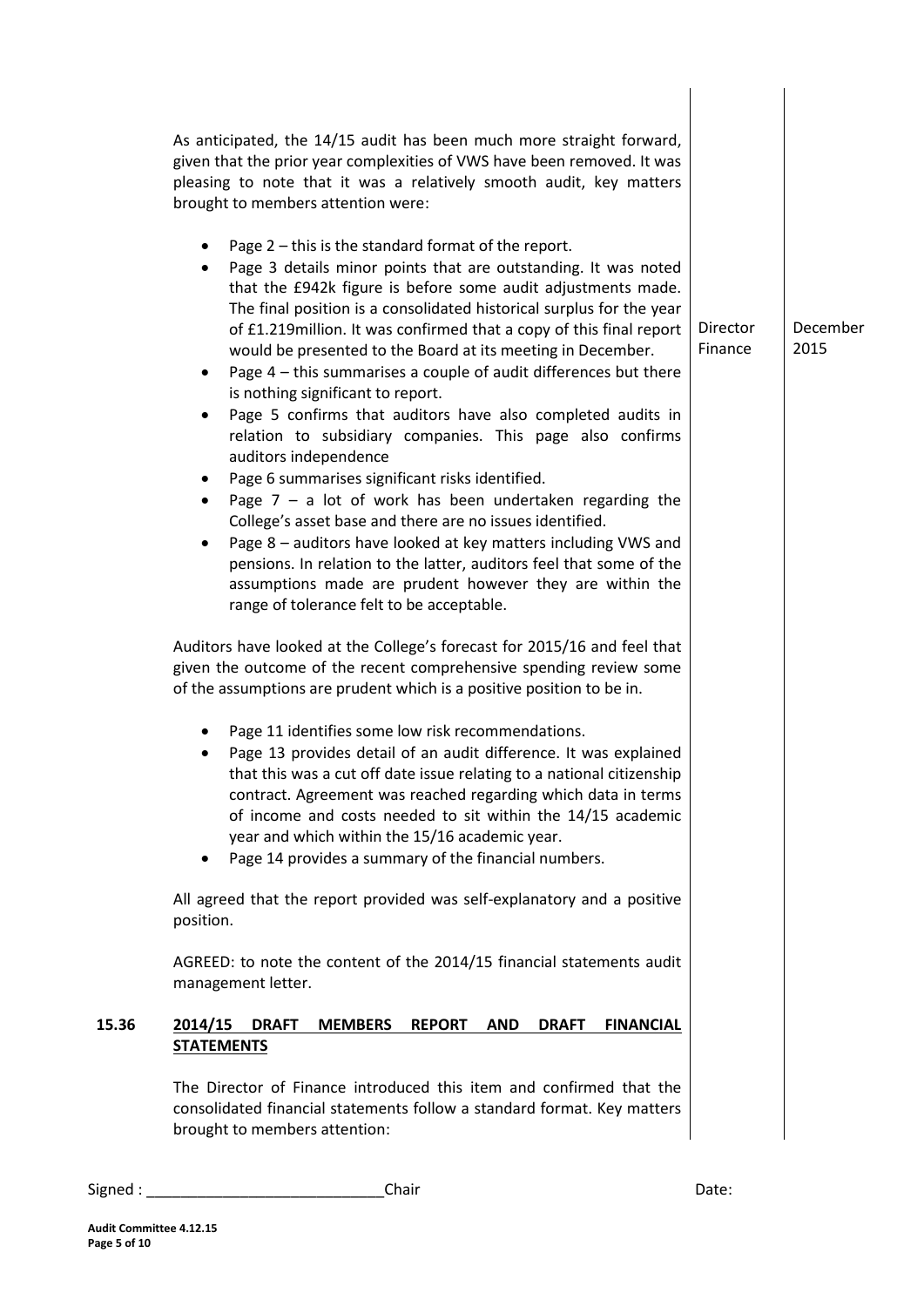- Page 100 this provides background commentary
- Page 101 explains what the College has done in the year and the actions taken.
- Page 102 sets out College objectives.
- Page 103 sets out College results. It was confirmed that the college has done a lot of work to deliver a strong year particularly within the context of the prior year as a comparator.
- Page 105 sets out current and future developments and performance.
- Page 107 sets out key risks and how these will be mitigated.
- Page 110 sets out key stakeholders.
- Page 114 provides a summary of Governor membership. It was noted that for the first time all Colleges are required to provide Committee and Board attendance statistics.
- Page 113 is the statement of corporate governance and internal controls.
- Page 117 it was noted that there is a typographical error, the penultimate paragraph should read 'her' review rather than 'his' review.
- Page  $124 it$  was noted that there is a reference to the LSC which needs to be amended.
- Page 126 is the income and expenditure account. In terms of total income the 2015 position is relatively similar to 2014, however costs are much lower. The College has seen significant reduction in staff costs following the removal of VWS employees. The year-end historic cost surplus position has significantly changed from 2014 to 2015. All agreed that this was an important result and congratulations were passed on to everyone at College. All agreed that it was now important to do a similar job in 15/16.
- Page 128 is the balance sheet. Key matters that need to be improved for the 15/16 year are reserves as these impact upon the Colleges ability to meet bank covenants. Net current assets/liabilities have improved but there is still further work to be done. Cash position is very strong. The College is now looking to repair its net current ratios, it is now -£1.288million which is an improvement from -£2.277million.

Members' were advised that the long-term pension liability continues to increase, current figure is £15.145 million deficit. It was explained that the College did challenge some of the pension assumptions this year particularly in relation to salary increases which reduced the debt figure. It was acknowledged that the pension deficit seems to continue to increase and will do so until something fundamental is done regarding LGPS. At this point in time it was agreed that this was a matter to simply note. The Committee discussed the pension position generally and felt that there was a broad question to look at what Nottinghamshire is doing when compared to other areas.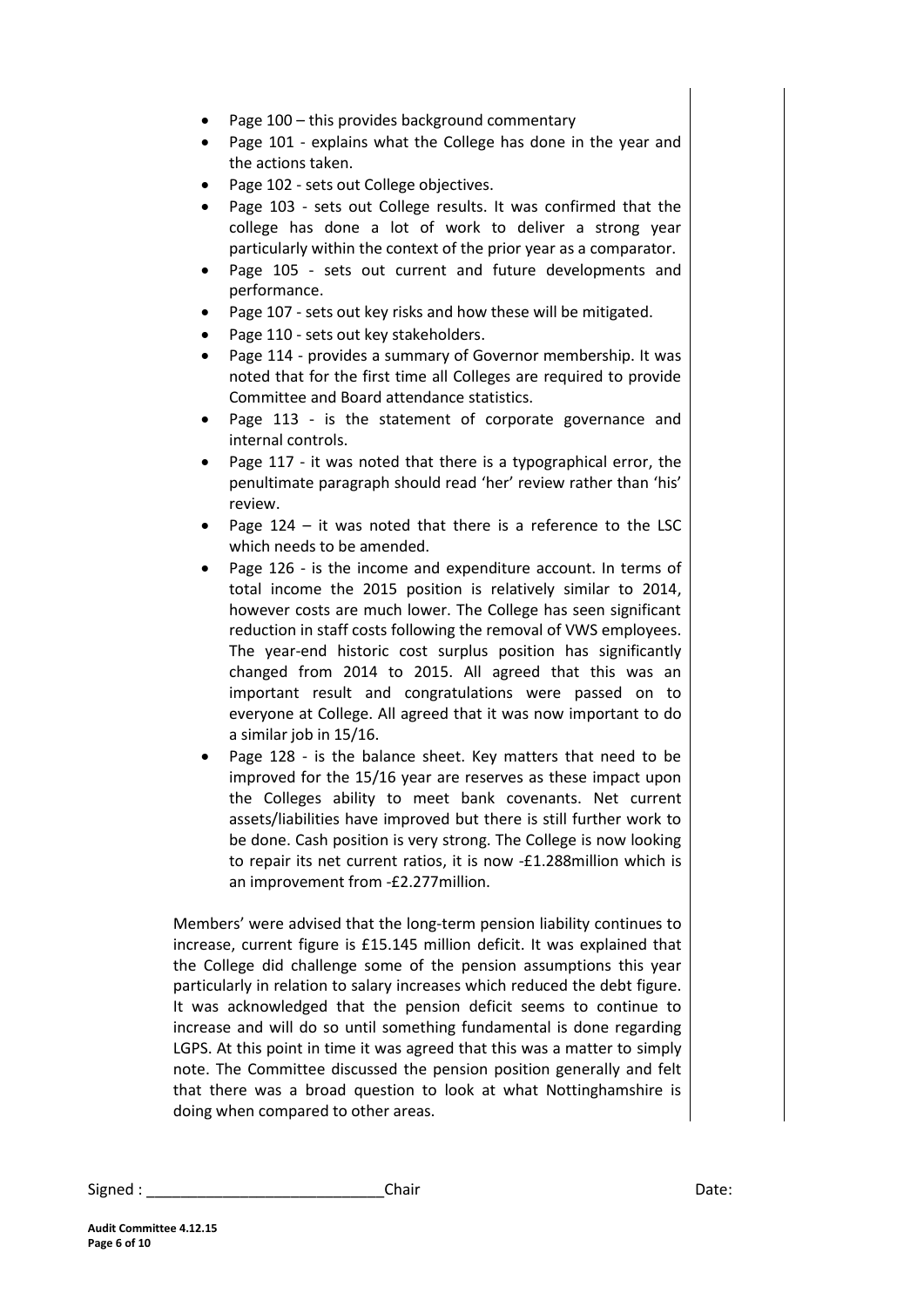The Committee questioned whether there was more that the College could do to influence the position. It was noted that TPS pension sits outside these accounts and if included would further significantly increase the deficit position.

As a general comment it was acknowledged that the College's current assets are larger than the pension liabilities and on this basis remains solvent, however this may change over time. It was agreed that this would need to be monitored and the question asked, at the appropriate time, what the College will do if its assets are less than its liabilities. It was acknowledged that pension deficit is a significant liability on the balance sheet however it is not due imminently.

In terms of the members report and draft financial statements the Director of Finance confirmed that these have been reviewed by the Finance Committee too and are planned for presentation to the December Board meeting.

In reviewing the document as a whole the Audit Committee were happy that it accurately reflected a summary position for the year and were happy to make the recommendation that the Board approve the same.

AGREED: to recommend that the Board approve the 2014/15 draft members report and draft financial statements

## **15.37 AUDIT SERVICES ADDITIONAL NON AUDIT WORK UNDERTAKEN FOR 2014/15**

The Director of Finance confirmed that during 2014/15 there was no additional non audit work undertaken by either the internal or the external auditors.

AGREED: to note the update provided.

## **15.38 RISK MANAGEMENT**

## 1) COLLEGE REGISTER 2015/16 AND COLLEGE SUBSIDIARY COMPANIES RISK REGISTERS

The Director Communications, Marketing and Learner Engagement introduced this item and confirmed that the Executive have added a risk at priority 1 regarding the external environment and the current planning operational factors for the sector as a whole. Executive felt that whilst some of these risks were captured already, the significance of potential funding reductions, structural change as well as curriculum reform was such that it should be separated out as the most significant risk the College faces at this time. The College has positioned itself remarkably well both in terms of its financial health, reputation and quality.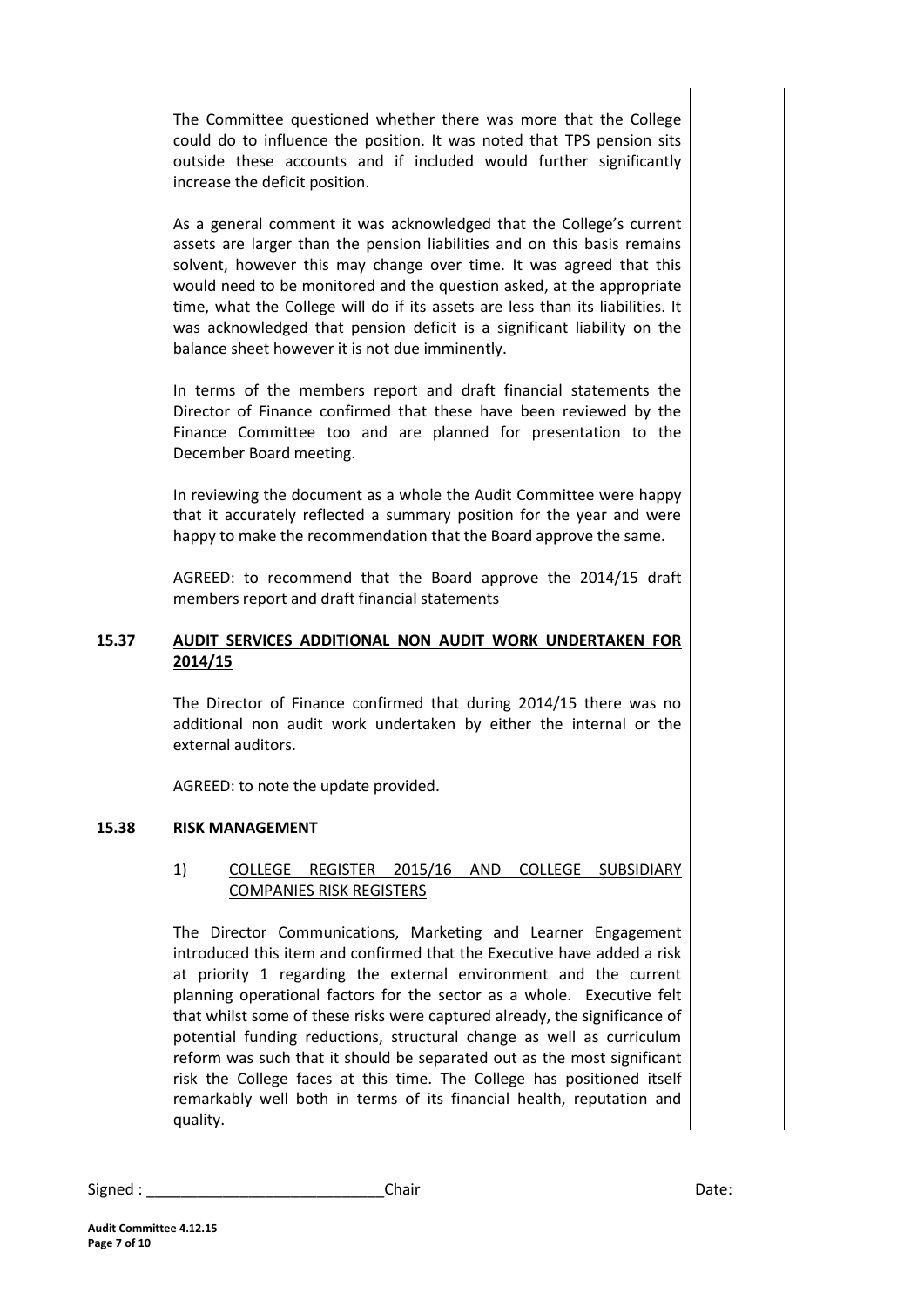She confirmed that since this addition there have been some announcements which are likely to reduce the risk. These include:

- a) The comprehensive spending review the announcement was not as bad as originally feared by the sector but the College is still waiting to hear from the SFA and EFA how the announcements will impact upon each line of funding
- b) Area reviews the College has now received notification that it will be in wave 5 which is the last wave, which will start circa November 2016.

A section at the front of the risk register has now been added following approval of the College's strategic plan by the Board. Governors will be able to see from this table how the significant risks within the register interplay with the achievement of strategic aims.

In terms of the information provided, page 163 identifies key risks that will prevent the College achieving its strategic plan. Page 165 onwards highlights some minor changes identified in yellow.

AGREED: to note the update provided.

## 2) TOP 10 KPI'S

Members' attention was drawn to page 197 and the KPI summary. In terms of style the Director of Communications, Marketing and Learner Engagement indicated that she is trying to make it much more simple. All Committee members agreed that they liked this format and found it very user friendly. In terms of the information provided it was acknowledged that the College has significant exposure/risk in relation to the changes proposed for apprenticeship delivery. Assurance was given that whilst there are a lot of unknowns the College is undertaking a robust review with future planning now taking place. In terms of the strategic risk register it was acknowledged that the top risk identified as 'external context' is likely now to be more red/amber rather than red given the recent announcements.

AGREED: to note the update provided.

## **15.39 ANTI-FRAUD AND CORRUPTION REPORT 2014/15**

The Director of Finance introduced this item and confirmed that there have been two allegations of irregularity throughout the year, an update on these will be provided as part of a confidential paper later in the agenda.

As a general point he confirmed that the College is very aware of the increased number of attempted frauds in the sector. To mitigate, the College has made some process changes and remains very diligent particularly regarding capital processes.

| Signed | Chair | ,,,,,<br>Dale. |
|--------|-------|----------------|
|        |       |                |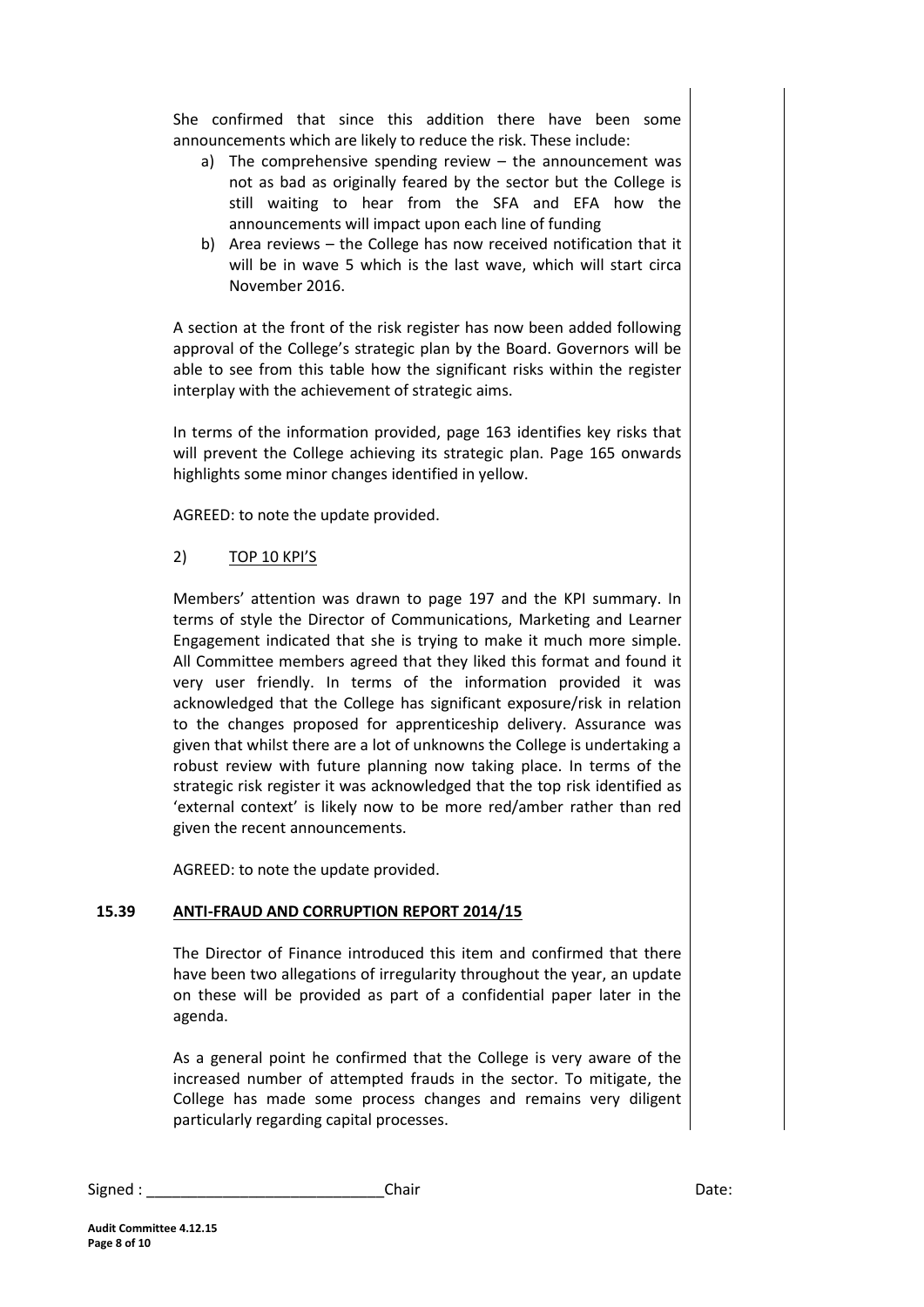The bank is fully supportive and provides on-going guidance to known fraud attempts. It was noted that fraud attempts are becoming ever more sophisticated and much more frequent and that the sector as a whole in response is very transparent and vigilant regarding any attempts.

In terms of the two allegations of irregularity received within the year the Committee questioned who pays for the investigations. It was confirmed that at this stage the College bears the cost as recoupment of costs incurred is not part of the existing subcontractor agreement. It was felt that there was benefit in this being incorporated in future contracts. The Committee indicated that as a principle, they were of the opinion that the College ought to recover any investigation costs from partners.

AGREED: to note the update provided.

## **14.40 AUDIT COMMITTEE ANNUAL REPORT 2014/15 - DRAFT**

The Clerk introduced this item and provided a summary of the content. It was acknowledged that this has been shared with Audit Committee members in advance of the meeting to enable feedback prior to presentation today. One change was requested in relation to page 207, any references to the LSC should be removed. The Clerk confirmed that she would do this prior to presentation of the report to the Board at its December meeting.

AGREED: to approve the Audit committee annual report for 2014/15.

## **15.41 JCOP**

The Director of Finance presented this item for information. He confirmed that the JCOP self-assessment questionnaire had been completed and a copy of this was circulated. He was happy to report that there was nothing significant that he would wish to bring to members attention. This was noted by the committee.

In terms of a general review the Committee Chair questioned at page 215 why there was no reference to higher education within reports received so far in terms of internal audit, external audit or from management. It was explained that the SFA is the College's lead for all funding streams, however it was interesting to note that during an SFA funding audit last year they did not look at HE. It was confirmed that HEFCE do have an option to come in and undertake an audit if they so wish, however they have not done so within the last 8 years. In terms of income there is less than half a million pounds received through HEFCE, therefore they are likely to consider this an immaterial sum. That being said, it was acknowledged that the College does receive funding from HE student loans and has also not had an audit in relation to this although again HEFCE can choose to do so.